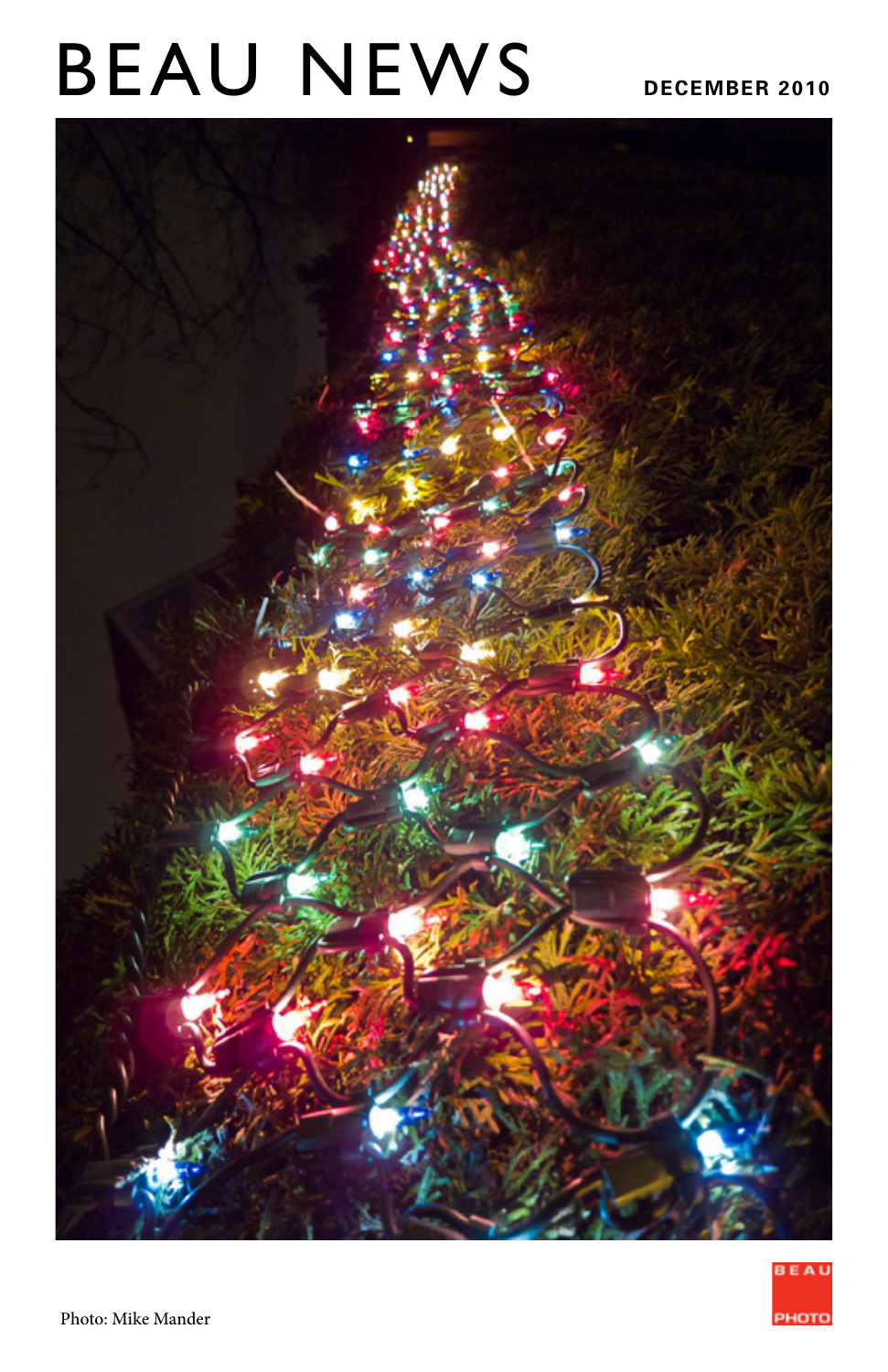#### DECEMBER 2010

I Digital II Pro Sales III Rental IV Accessories V Film VI Albums & Folders VII Renaissance Albums VIII Events

## Pt. I **DIGITAL** Mike M.

#### **Ho, Ho Ho, Merry Christmas!**

Trying to find something to buy for that special photographer in your life? Well, I could always use more memory cards and I'm eying that new Canon EF 70-300mm f/4-5.6L IS zoom... Oh wait, never mind. Let me try that again. If you don't know what to buy that special photographer in your life, let me give you a few ideas...

#### Wacom Intuos IV Tablets on sale!

We have Wacom's latest **Intuos4 Medium** Professional pen tablets on sale for the holidays, in both USB (wired) and wireless versions. The Intuos4 Medium has a pen tablet area of 8.8x5.5 inches and eight user programmable buttons, each with its own OLED display. Each button's display will show you an icon relating to the function it will perform, and Wacom



has many different preset configurations for you to download. For example, you can configure the tablet to show icons for your most commonly used Photoshop tools, such as crop, healing brush, cloning tool, so you can simply press the button to select the tool you need. There is also a circular touch pad that, among other things, can be set up to change your brush size in Photoshop. Spin your finger around the touch pad in one direction to make your brush bigger and in the other to make it smaller. All these functions are fully user configure-able on a program-by-program basis, so you can have customs settings for Photoshop, Lightroom, Final Cut Pro etc. For superb fine control when retouching photos, or to help reduce RSI (repetitive strain injury) due to always using a mouse, having a pen tablet is truly a godsend!

**Intuos4 Pro Medium Wireless** Sale! \$429 (regular \$479)

**Intuos4 Pro Medium** Sale! \$ 379 (regular \$ 429)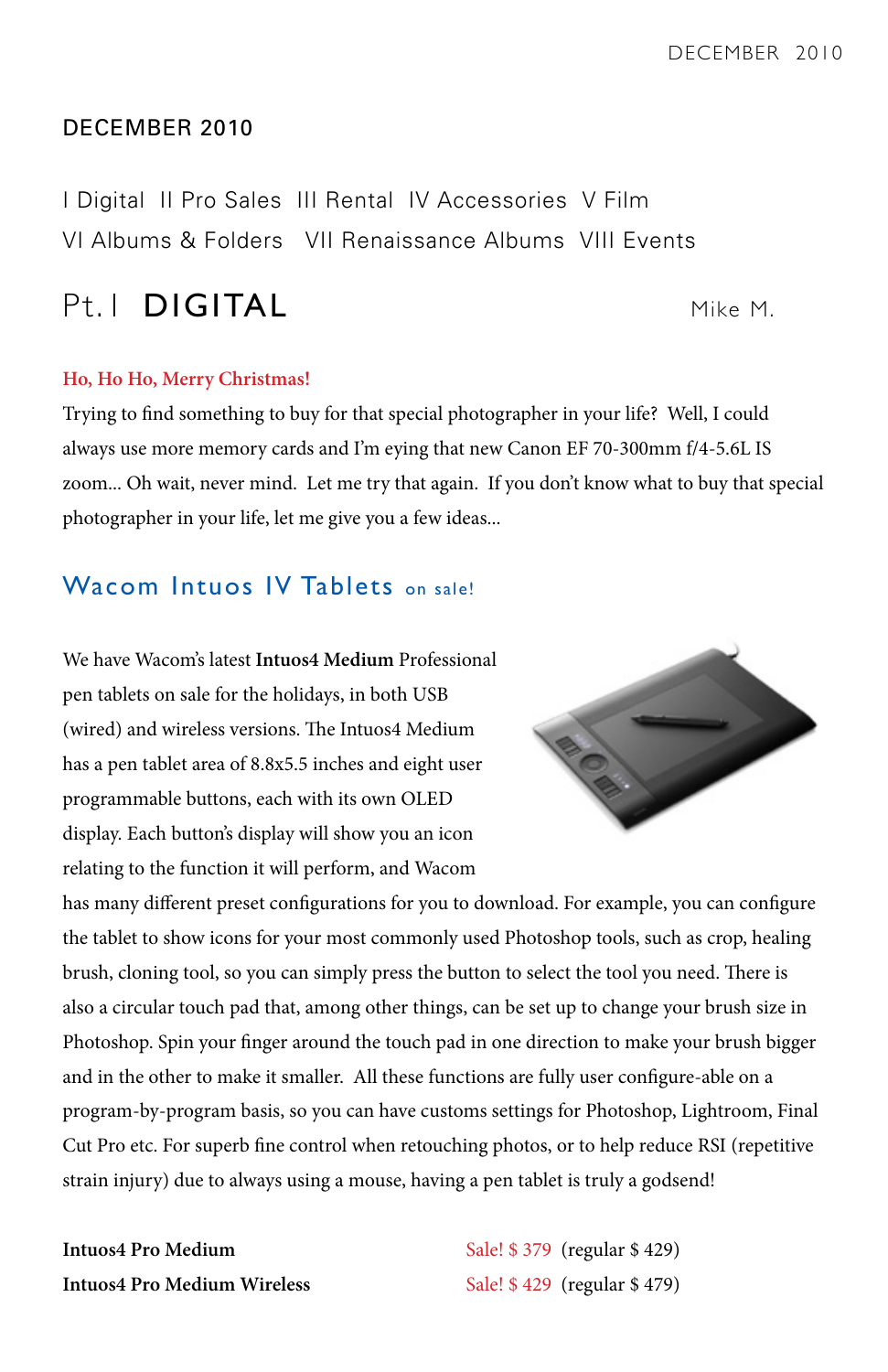### Lexar Professional 600x CompactFlash Cards

For those with the latest and greatest in sports DSLR, like a Canon 1D Mark IV or a Nikon D3s, these Lexar **600x cards** will give the fastest possible clearing times for the camera's shooting buffer. They are expensive, but these cards are about as fast as it gets. A lifetime warranty, a free copy of Lexar's Image Rescue 4 software and discount coupons for selected Adobe software round out the package.

| Lexar Pro 8GB 600x CF Card  | Sale! \$159 (regular \$189)                         |
|-----------------------------|-----------------------------------------------------|
| Lexar Pro 16GB 600x CF Card | Sale! \$235 (regular \$269)                         |
| Lexar Pro 32GB 600x CF Card | Sale! $$395$ (regular $$439$ ) – special order only |

Speaking of Lexar, some news is that **233x CF cards** are discontinued and have been replaced with less expensive **200x UDMA cards**. While not a good choice if you are a sports photographer, these cards are generally fine for those with less frantic pacing when you out shooting. They still come with a lifetime warranty too! In addition, that is the only way of still getting a "small" 4GB card if you have an older camera, and at their low price points they would make ideal stocking stuffers! Lastly, I did some testing with my EOS-7D and it seems to me the 200x card keeps up just fine with HD-DSLR video too.

| Lexar Pro 4GB 200x CF Card  | \$34.95 |
|-----------------------------|---------|
| Lexar Pro 8GB 200x CF Card  | \$44.95 |
| Lexar Pro 16GB 200x CF Card | \$72.95 |

Lexar has also discontinued their **300x CF cards** in favour of **400x** and more or less the same pricing and also, firewire card readers are a goner! Yes, you heard that right. Neither SanDisk nor Lexar are making Firewire card readers anymore for some reason. The good news is that if you have a modern Intel-based Mac, the current crop of professional USB 2.0 UDMA card readers are as fast or even a little faster than Firewire 400 readers, although at the moment nothing beats a Firewire 800 reader. If you have a older Firewire reader, you might want to baby it since you won't be able to buy a replacement!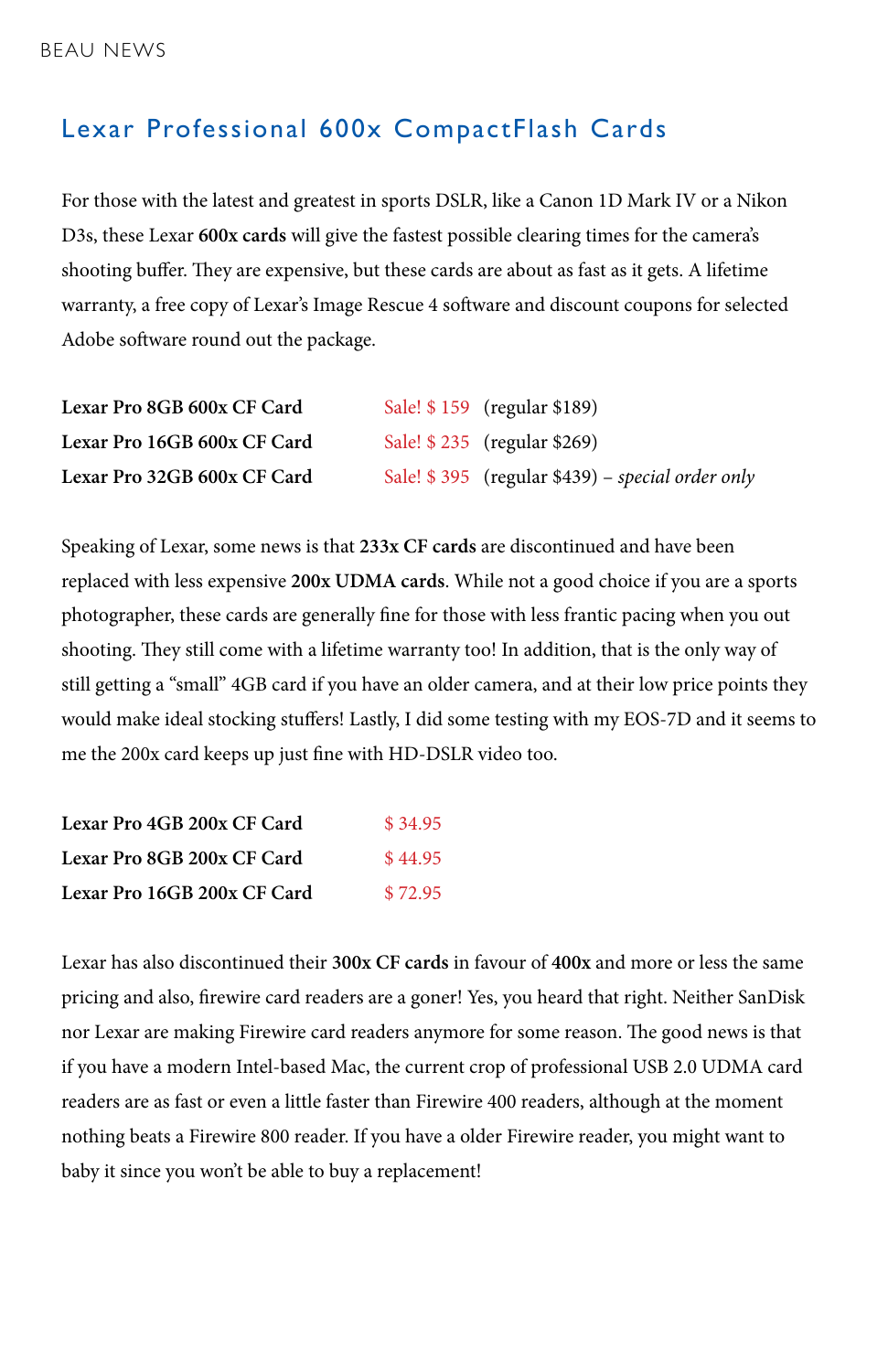## Nikon Lens Sale & Rebates!

Through until the end of the year, Nikon is offering some very nice rebates on some their topend (and most popular) zooms. These are "instant rebates" which means we take the rebate amount off your total bill here. There is no paper work for you and nothing to send in. Instant gratification! *Here is a list of the current rebates:*

| Nikkor AF-S 14-24mm f/2.8G       | $$100 \text{ off}$ |
|----------------------------------|--------------------|
| Nikkor AF-S 24-70mm f/2.8G       | \$100 of           |
| Nikkor AF-S VRII 70-200mm f/2.8G | $$100 \text{ off}$ |
| Nikkor AF-S VR 16-35mm f/4G      | $$75 \text{ off}$  |
| Nikkor AF-S VR 24-120mm f/4G     | $$75 \text{ off}$  |

In addition, we are putting several of these lenses on sale ourselves (all of them are in stock), with discounts amounting to \$100 or more. That makes these lenses about \$200 less than normal! Remember, the following prices do not include the above rebates, which will bring the pricing down even further...

| Nikkor AF-S 14-24mm f/2.8G  | Sale! \$1739 (regular \$1839) |
|-----------------------------|-------------------------------|
| Nikkor AF-S VR 16-35mm f/4G | Sale! \$1249 (regular \$1349) |

## Phase One P30+ Digital Back Sale Hasselblad 'V' mount

We have a great deal on a **Phase One P30+** digital back with a traditional Hasselblad V mount. This back is a **31 megapixel** unit that is superb in low light, can be shot in the field since it saves images directly to a CompactFlash card and is battery powered. If you are looking for an affordable way to get that medium format digital "look" (high resolution, shallow depth of field, creamy smooth tonality), or have a plethora of old (but good!) Hasselblad lenses that you'd like to put back into use, this might just be the time to do it.



**Phase One P30+ Digital Back (V-mount)** Sale! \$9,599 (regular \$12,350) *\*\* Call for information on our flexible payment plan for this item! \*\**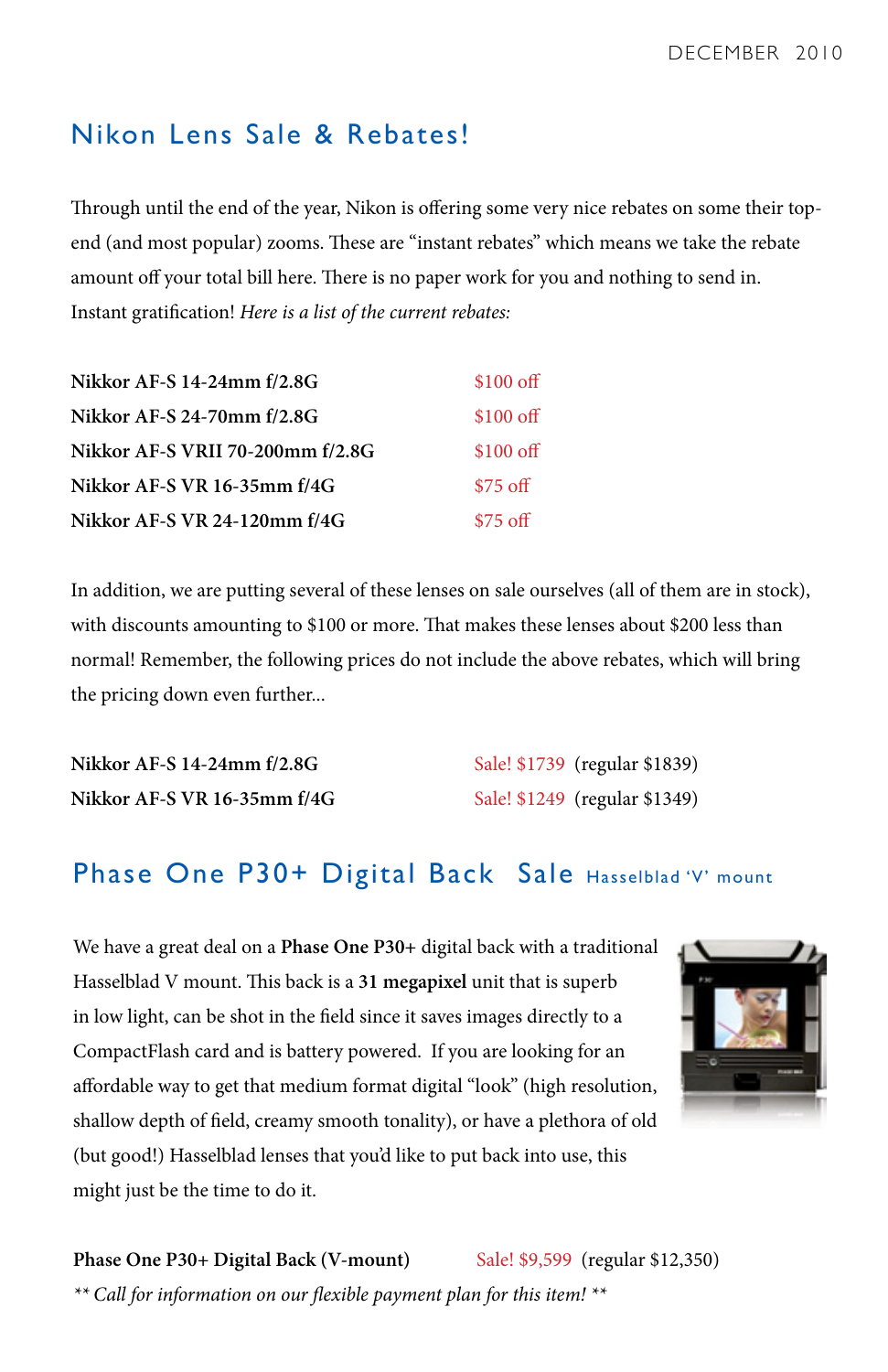**Keep an eye on my blog for further updates on pre-Christmas rebates, sales, equipment reviews and more! http://mikemander.blogspot.com**

## Pt.II PRO SALES Ken S

## Santa's List

**Santa has asked us to prepare great gifts for the photographers and this year it comes in the form of a Christmas sale.** *Check out the list!*

1. **Lensbaby** is a great accessory for any photographer! Muse, Composer or the new Control Freak These are fun to use and sure to make a photographer find her or his creative side! Now till Christmas Eve take 20% off all Lensbaby products

2. New from MINI/ MAX is a Beauty dish for your off camera flash. This unique accessory will give you a new look for your off camera flash at a fraction of the cost. Reg. \$99.99 Christmas Sale Price \$89.95

3. Accessorize your accessory: add a Grid for your beauty dish for \$44.95

4. Another great product on your list is the MINI/MAX Octobox and bracket set. Looking for a more professional look or if you don't want to carry a whole studio around with you for a small job? This kit will help you get the job done without having to lug a lot of gear around. Reg. \$144.95 Christmas Sale Price \$129.95

5. Everyone needs a new tripod! All Manfrotto Tripods and heads are 10% off.

6. Since we are in a holiday mood why not pick up a new Lightrein back drop and save \$20.00 on a 10 x 24 ft textured back drop and \$15.00 off a solid colour 10 x 24 ft backdrop.

7. The Elves at the Drop it Modern factory don't want us to leave them out of the festivities, so all in stock Drop it Modern backdrops are 10% off till Christmas Eve.







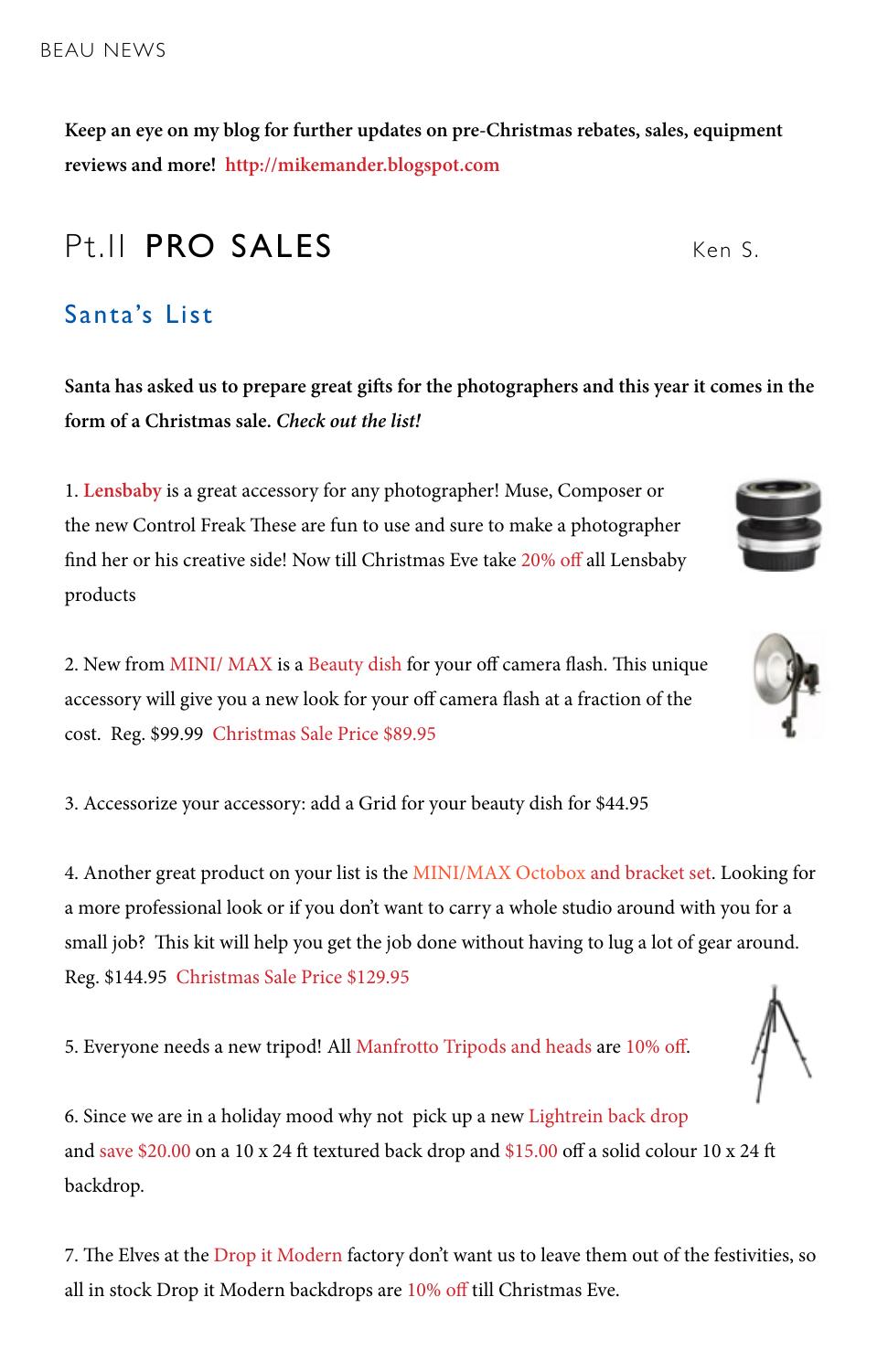DECEMBER 2010

8. Xavier the Elf at Arms has a good point: You just might need a background support kit to hold up your backdrops. So we better put the Manfrotto background support kit on sale! Manfrotto 314B Background support kit Reg. \$317.95 Sale Price \$269.95

9. Need more ideas for stocking stuffers? How about Photoflex umbrellas, reflectors and soft boxes? Come in and see our new lower prices, plus now to Christmas we will take an additional 5% off

10. Here is a great little gift! The Sandisk Multi-card reader. Transfer your files to your computer quickly, easily and safely with this USB reader. It works with many popular types of memory cards. With read/write speeds of up to 30MB/s\*, this is one of the fastest USB 2.0 readers you can find. Reg.\$33.95 Christmas Sale Price \$26.95

11. Need something unique! How about a medium format film camera! All new in the box, medium format film cameras and kits are 50% off the original price. Pentax, Mamiya, Hasselblad and what the Roudolf a Nöblex Panarama camera too!

12. Not new, but new for you! All used and consignment equipment, yes everything, used and consignment, take an additional 10% off these great deals. Come in early for the best selection!

MiniTT1 and FlexTT5-Nikon The Most Versatile PocketWizard Radio Ever

Word -up! The **Nikon TT5** and **TT1**  should be here for Christmas! Call or e-mail me at **prosales@beauphoto.com** and get your name on a list if you haven't already!

*Finally My wish for you and your family is to have a wonderful Christmas, and that you may enjoy this special time with those you care about!*









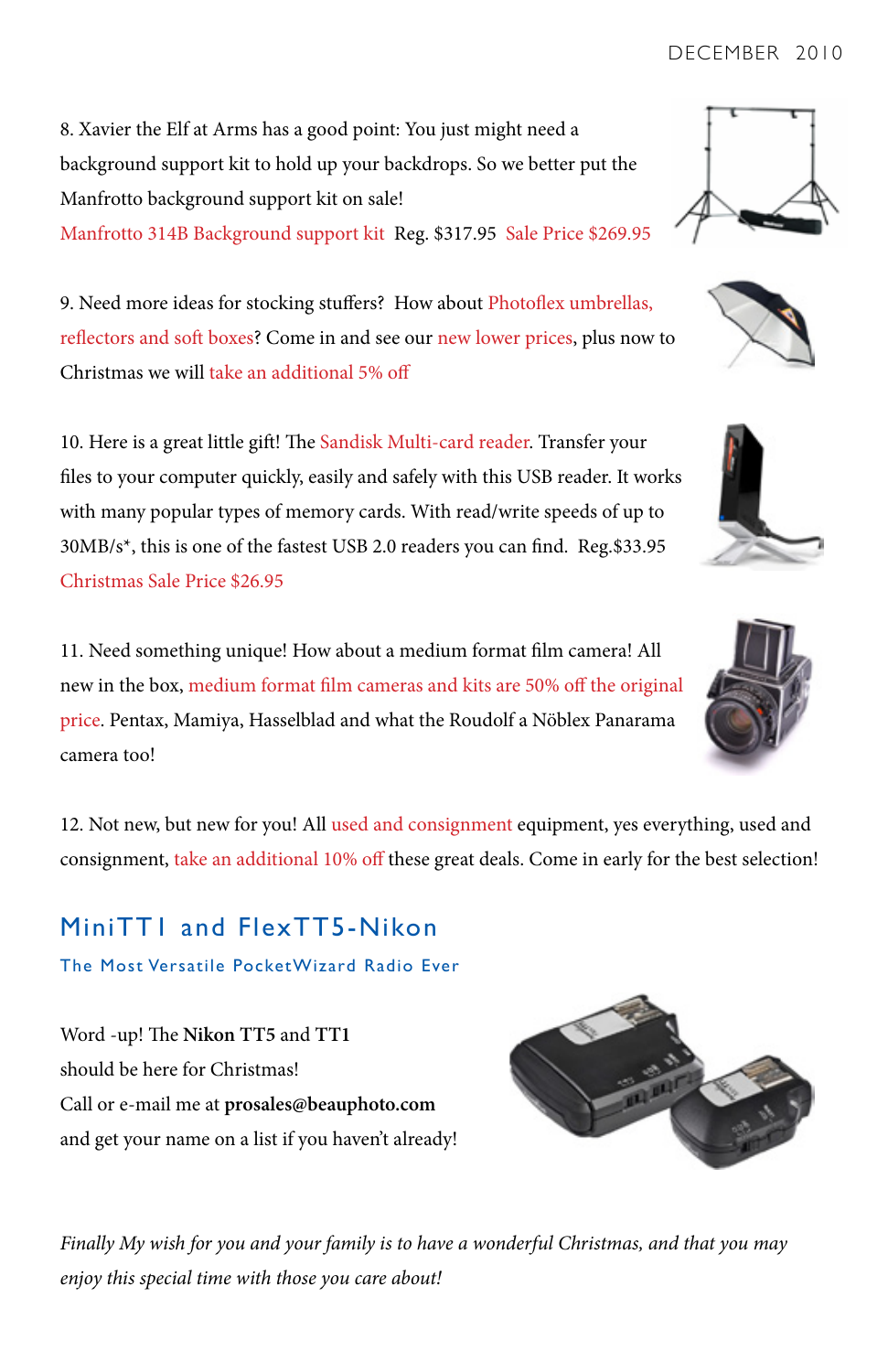## Pt.III RENTAL Jason K.

It's that time of year again when shops decorate with bright lights and play insipid holiday tunes non-stop. It also means that it is the perfect opportunity to rent something fun for a personal project or maybe to take family photos that you've been meaning to do all year. **When you pick up on the 24th (don't forget to be here before 12pm, as everyone here will be off like a herd of reindeer at 12:01) and return on January 4th by noon it will only be a two day rental charge.**  Yes, that's ten days for the price of two! We have quite a few monohead kits in rentals now that will be perfect to light the dark days of winter, or maybe try the new Nikon or Canon 70-200 f2.8 lens, the new Nikon 85mm f1.4G, Canon 17mm TS-E or 24mm TS-E tilt/shift lens. You could also rent one of our decorative new backdrops from Drop it MODERN.

We have some fun Profoto accessories that will fit onto the Profoto monohead kits available for rent. Try a magnum reflector for a good strong directional light or a beauty dish for something a little softer. If you want to go big, get the Giant! The Giant is a 7' parabolic reflector that will give you a huge light, creating soft shadows and distinct highlights, and it looks mighty impressive when you have it set up.

#### New in the Rental Department

The **D7000** is a new mid-class DX-format camera with a compact body loaded with a number of advanced functions. The D7000 is equipped with a new Nikon DX-format CMOS image sensor and a new image-processing engine, EXPEED 2. The camera offers an effective pixel count of 16.2-million pixels and enables capture of high-definition images exhibiting superior image quality with extremely detailed rendering and rich tones with smooth gradations. With standard sensitivity range of ISO100 - 6400 and additional increases up to Hi 2 (ISO 25600 equivalent), the camera offers improved capability with shooting under dim lighting, such as in the evening or indoors, and also expands possibilities for expression with rapidly moving subjects. Come try it out! **\$125/day**, body only.

#### **Canon 70-300mm f4-f5.6L USM**

Canon's newest zoom has just arrived on my desk! This is a stunningly sharp lens with a very versatile zoom range, built with Canon's legendary 'L' lens quality. Shorter than Canon's 70-200 f2.8 & f4 lenses but with 100mm of extra reach, it can be your new best friend! **\$35/day**.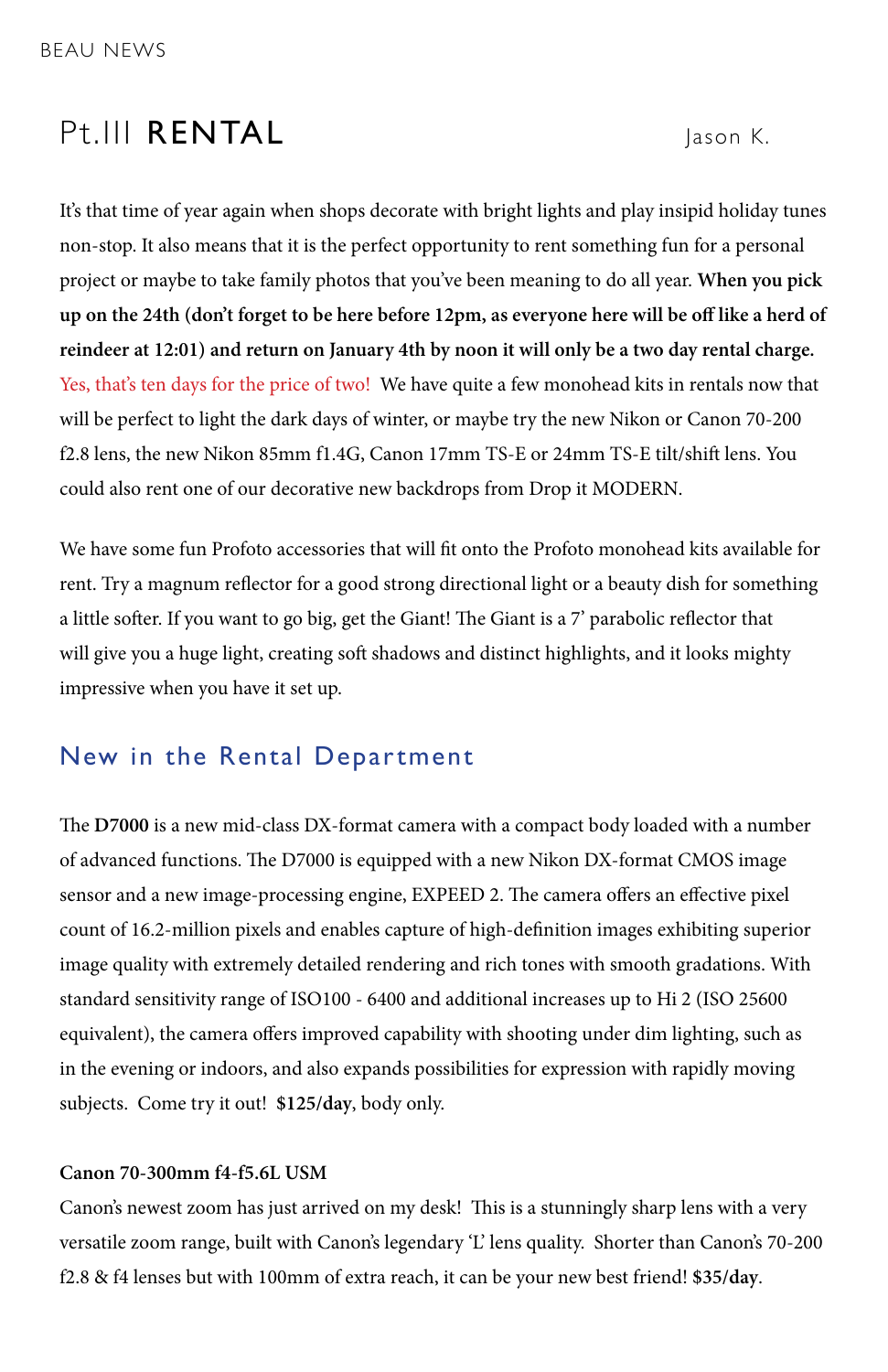DECEMBER 2010

## Pt.IV ACCESSORIES Maciej W.

## Camera Bags Sale

Yes, you've heard it right! Starting December 1st, Beau Photo will be having **a sale on all camera bag**s! We'll be offering 10% off on many brands throughout the month of December. Plus, a great selection of clearance Crumpler bags! Come! Look! Buy!



## Thank Tank RetrospectiveBags Update

We finally got our first shipment of the black Retrospective 10, 20 & 30 bags. Pinestone is still on backorder. We're hoping to get them in soon.

## Pt. V FILM Dennis H.

## European Film December Sale

For the entire month of December Beau Photo will offer discount pricing on all of our film and paper products from Europe! These include brands such as **Ilford, Rollei, Efke, Bergger, Foma**, and our new darling **Impossible Project**.

*Come and check out the sale!*

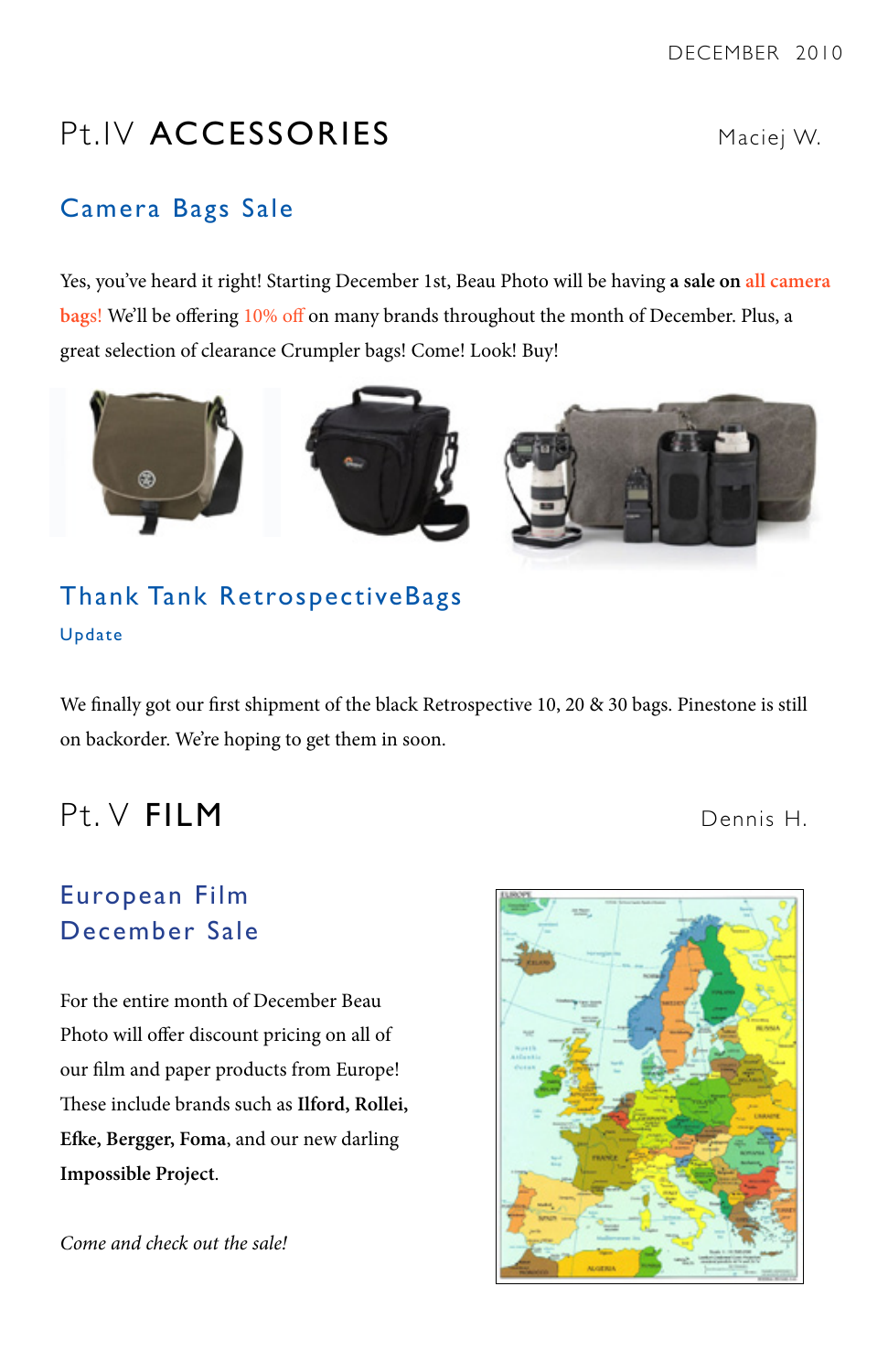## Pt. VI ALBUMS & FOLDERS Barb B.

It's hard to believe that it's already DECEMBER! My goodness, this year has gone quickly, and what a year it's been! From the fabulous party that was the Olympics, through our long hot summer, and into this surprisingly early winter, it's been quite the year! We're holding our collective breaths to see if the weatherman's long-range prediction of snow, snow, and more snow will actually come true... But in the meantime, the ski hills are open early and the skiers and snowboarders are in 7th heaven.

Since the mountains look so pretty and Christmas is in the air, we're blowing out our inventory of Christmas Cards at the incredibly low price of .50 per package. Some are packages of 25 cards with envelopes, some are packages of 12 with envelopes. (You could throw away – I mean recycle - the cards and still save money just using the envelopes!) Various styles with various messages, the cards all have a self-adhesive strip to mount a photo (up to 5x7) inside. Supplies are limited to what's on hand, so if you need to match something you purchased last year, act soon!

We've stocked our shelves with as much product as we can for your busy season, but ask that you get your orders in as soon as possible to give yourself the most options. We still have a good number of the sample packs of new presentation idea items on hand, so if you're thinking about revising your offerings for 2011, please drop me a note and we'll send one out to you.

**Congratulate yourselves**: One of the items we showcased last month (the DPS [Digital Proofing System] 57 or 75 Black easel with slide-out CD/DVD tray) has already generated so much interest that we've added it to our stocked items.

*With my Warmest Wishes for a Safe and Blessed Holiday Season, and a hope for the New Year to be filled with Joy and Prosperity.*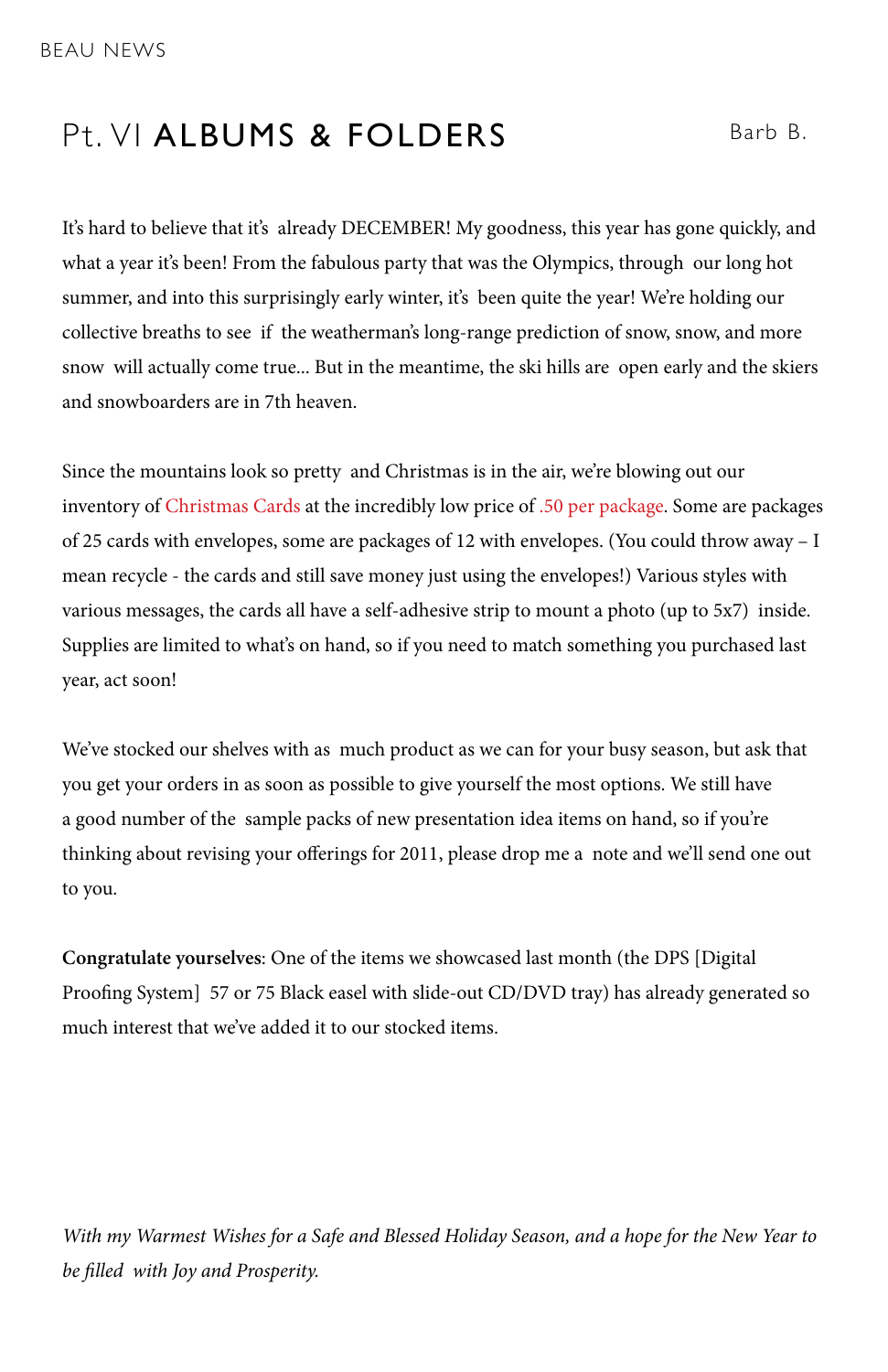## Pt. VII RENAISSANCE ALBUMS Simon B.

#### The ModBox Launch Date: December 1, 2010

An ingenious iPad/album box. Available as a deluxe presentation box upgrade in one of our luxurious silks. The Modbox is a handcrafted album presentation box that ingeniously blends both an iPad and a physical album into a single presentation piece. iPads are stored in a internal compartment inside the presentation box. Content can be viewed and manipulated from the front



of the box. When the iPad is not in this box compartment, an acrylic screen with an image attached may be slid into the front of the Modbox.

### Renaissance Sale

#### 15% Discount\* on the following in stock items until December 24th or when supplies last

Milano Stock Albums - all sale items are itemized below Revel in the ultimate marriage of elegance and versatility. Milano Albums offer the refined style of a capacity book with the flexibility and convenience of removable pages.



| Madison NL- Black - Embosed            |             |              |
|----------------------------------------|-------------|--------------|
| MIL91-EM-12 Large 12 $pg$              | Reg \$59.95 | Sale \$50.95 |
| MIL91-EM-12 Large 15 $pg$              | Reg \$59.95 | Sale \$50.95 |
| Madison NL- Black - 4x4 Square Opening |             |              |
| MIL91-SQ-12 Large 12 pg                | Reg \$81.50 | Sale \$69.28 |
| MIL91-SQ-15 Large 15 pg                | Reg \$81.50 | Sale \$69.28 |
| Madison NL- Black - 4x4 Square Opening |             |              |
| MIL91M-SQ-12 Large 12 pg               | Reg \$76.45 | Sale \$64.98 |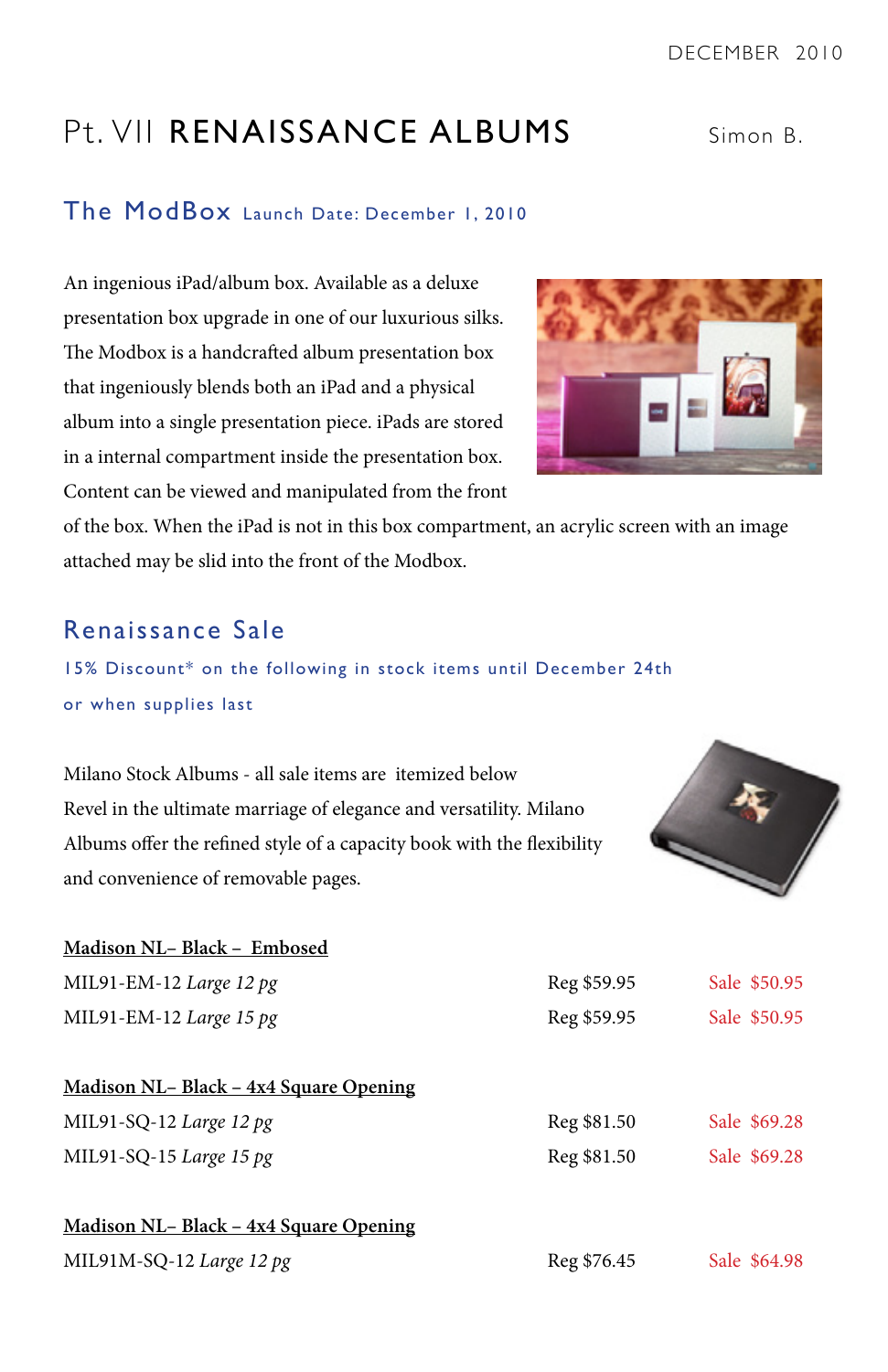| MIL $91M-SQ-15$ Large 15 pg                                     | Reg \$76.45 | Sale \$64.98 |
|-----------------------------------------------------------------|-------------|--------------|
| Chelsea Leather – Black – 4x4 Square opening                    |             |              |
| MIL80-SQ-12 Large 12 pg                                         | Reg \$98.45 | Sale \$88.60 |
| <b>Milano Pages</b>                                             |             |              |
| DLN8000BB Large                                                 | Reg \$5.78  | Sale \$4.91  |
| Digital Stock Products in stock items only, while supplies last |             |              |
| The CD Case RTB-CD45-OL                                         | Reg \$31.00 | Sale \$26.35 |

>> Running out of ideas?? Try the Beau Photo gift cards. These come in any denomination, and can be used towards anything in the store at anytime.

## \*CHRISTMAS HOURS\*

Beau Photo will be closed for Christmas at noon Friday December 24th, and return on Tuesday January 4th. Have a great holiday!